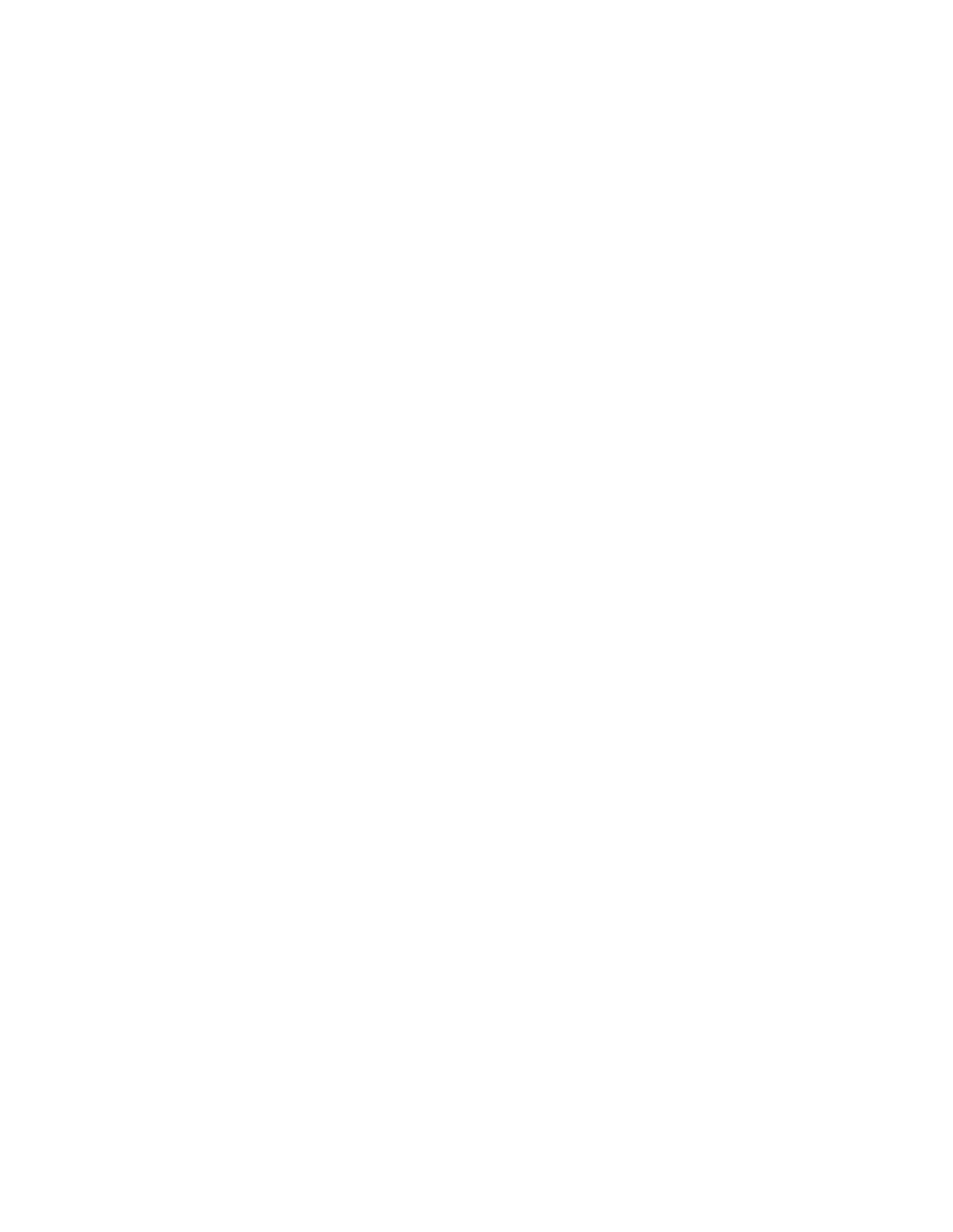## THE HOLY EUCHARIST

*with*

Consecration of Chrism *&* Renewal of Ministry Vows

april 12, 2022 • noon

*The people's repsonses are in* bold*.*

prelude

### The Entrance Rite

*The people stand as able at the introduction to the hymn.*

#### processional hymn

*Lord, You Give the Great Commission Sung by all. Abbot's Leigh* 

|            |                                 |            |           |                                 |      |                     | $\sigma$                         |                                |                                |                   |                             |                |                                                                                                                                                                                                                                                                                                                                                          |
|------------|---------------------------------|------------|-----------|---------------------------------|------|---------------------|----------------------------------|--------------------------------|--------------------------------|-------------------|-----------------------------|----------------|----------------------------------------------------------------------------------------------------------------------------------------------------------------------------------------------------------------------------------------------------------------------------------------------------------------------------------------------------------|
|            |                                 |            |           |                                 |      |                     |                                  |                                |                                |                   |                             |                |                                                                                                                                                                                                                                                                                                                                                          |
| 1. Lord,   | you                             | give       | the       | great                           |      | com - mis-sion:     | "Heal                            | the                            | sick                           | and               | preach                      |                | the word."                                                                                                                                                                                                                                                                                                                                               |
| 2. Lord,   | you                             | call       | <b>us</b> | to                              |      | your serv-ice:      | "In                              | my                             | name                           | $bap -$           | tize                        |                | and teach."                                                                                                                                                                                                                                                                                                                                              |
| 3. Lord,   |                                 | you make   | the       | com - mon                       |      | $ho - ly:$          | "This                            | my                             | $\frac{1}{2}$ bo $\frac{1}{2}$ | dy,               | this                        |                | my blood."                                                                                                                                                                                                                                                                                                                                               |
| 4. Lord,   | you                             | show       | us        | love's                          | true | mea-sure:           | "Fa -                            | ther,                          | what                           | they              | do,                         |                | for - $\theta$ = $\theta$ = $\theta$ = $\theta$ = $\theta$ = $\theta$ = $\theta$ = $\theta$ = $\theta$ = $\theta$ = $\theta$ = $\theta$ = $\theta$ = $\theta$ = $\theta$ = $\theta$ = $\theta$ = $\theta$ = $\theta$ = $\theta$ = $\theta$ = $\theta$ = $\theta$ = $\theta$ = $\theta$ = $\theta$ = $\theta$ = $\theta$ = $\theta$ = $\theta$ = $\theta$ |
| 5. Lord,   |                                 | you bless  | with      | words                           |      | $as - sur - ing:$   | $\mathbf{I}$ "                   | am                             | with                           | you               | to                          |                | the end."                                                                                                                                                                                                                                                                                                                                                |
|            |                                 |            |           |                                 |      |                     |                                  |                                |                                |                   |                             |                |                                                                                                                                                                                                                                                                                                                                                          |
|            |                                 |            |           |                                 |      |                     |                                  |                                |                                |                   |                             |                |                                                                                                                                                                                                                                                                                                                                                          |
|            |                                 |            |           |                                 |      |                     | O                                |                                |                                |                   |                             |                |                                                                                                                                                                                                                                                                                                                                                          |
| Lest       |                                 | the church | ne -      | glect                           | its  | mis-sion            | and                              | the                            | $Gos -$                        | pel               | go                          |                | un - heard,                                                                                                                                                                                                                                                                                                                                              |
| That<br>2. |                                 | the world  | may       | trust                           |      | your prom-ise,      | life                             | a<br>$\overline{\phantom{a}}$  | $bun -$                        | dant              | meant                       |                | for each,                                                                                                                                                                                                                                                                                                                                                |
| 3.         |                                 |            |           |                                 |      |                     |                                  |                                | lift                           | life              |                             |                |                                                                                                                                                                                                                                                                                                                                                          |
| Let        | <b>us</b>                       | all,       | for       | earth's                         | true | $g$ lo - ry,        | dai<br>$\overline{\phantom{a}}$  | $\rm_{ly}$                     |                                |                   | hea -                       |                | ven - ward,                                                                                                                                                                                                                                                                                                                                              |
| Yet<br>4.  | we                              | hoard      | as        | pri -                           | vate | trea-sure           | all                              | that                           | you                            | <b>SO</b>         | free<br>$\sim$              | $\rm l y$      | give.                                                                                                                                                                                                                                                                                                                                                    |
| 5. Faith   |                                 | and hope   | and       | love                            |      | $re - stor - ing$ , | may                              | we                             | serve                          | as                | you                         |                | in - tend,                                                                                                                                                                                                                                                                                                                                               |
|            |                                 |            |           |                                 |      |                     |                                  |                                |                                |                   |                             |                |                                                                                                                                                                                                                                                                                                                                                          |
|            |                                 |            |           |                                 |      |                     |                                  |                                |                                |                   |                             |                |                                                                                                                                                                                                                                                                                                                                                          |
|            |                                 |            |           |                                 |      |                     |                                  |                                |                                |                   |                             |                |                                                                                                                                                                                                                                                                                                                                                          |
| help       | us                              | $wit -$    | ness      | $\mathop{\rm to}\nolimits$      | your | pur-pose            | with                             | re<br>$\overline{\phantom{a}}$ | newed                          | in - teg          | $\equiv$                    | ri -           | ty.                                                                                                                                                                                                                                                                                                                                                      |
| give<br>2. | <b>us</b>                       | all        | new       | fer<br>$\sim$ $-$               |      | vor, draw us        | clos<br>$\overline{\phantom{a}}$ | er                             | in                             | com - mu          |                             | $- ni - ty.$   |                                                                                                                                                                                                                                                                                                                                                          |
| ask<br>3.  | ing<br>$\overline{\phantom{a}}$ | that       | the       | world                           |      | a - round us        | share                            | your                           |                                | chil - dren's lib |                             | $-$ er $-$ ty. |                                                                                                                                                                                                                                                                                                                                                          |
| May<br>4.  | our                             | care       | and       | mer<br>$\overline{\phantom{a}}$ | cy   | lead us             | to                               | a                              | just                           | $so - ci$         | $\overline{\phantom{a}}$    | $e - ty$       |                                                                                                                                                                                                                                                                                                                                                          |
| and,<br>5. |                                 | a - mid    | the       | cares                           |      | that claim us,      | hold                             | in                             | mind                           |                   | $e$ - $ter$ - $ni$ - $ty$ . |                |                                                                                                                                                                                                                                                                                                                                                          |
|            | Refrain                         |            |           |                                 |      |                     |                                  |                                |                                |                   |                             |                |                                                                                                                                                                                                                                                                                                                                                          |
|            |                                 |            |           |                                 |      |                     |                                  |                                |                                |                   |                             |                |                                                                                                                                                                                                                                                                                                                                                          |
|            |                                 |            |           | Þ€                              |      |                     |                                  |                                |                                |                   |                             |                |                                                                                                                                                                                                                                                                                                                                                          |
|            |                                 |            |           |                                 |      |                     |                                  |                                |                                |                   |                             |                | ⋥                                                                                                                                                                                                                                                                                                                                                        |
|            | With<br>the                     | $Spi -$    | rit's     | gifts                           |      | em - power us       | for                              | the                            | work                           | of                | $min - is - try.$           |                |                                                                                                                                                                                                                                                                                                                                                          |

Prelude in C major, BWV 547/I Johann Sebastian Bach (1685–1750)

*Alpha & Omega* Erasmus Mutanbira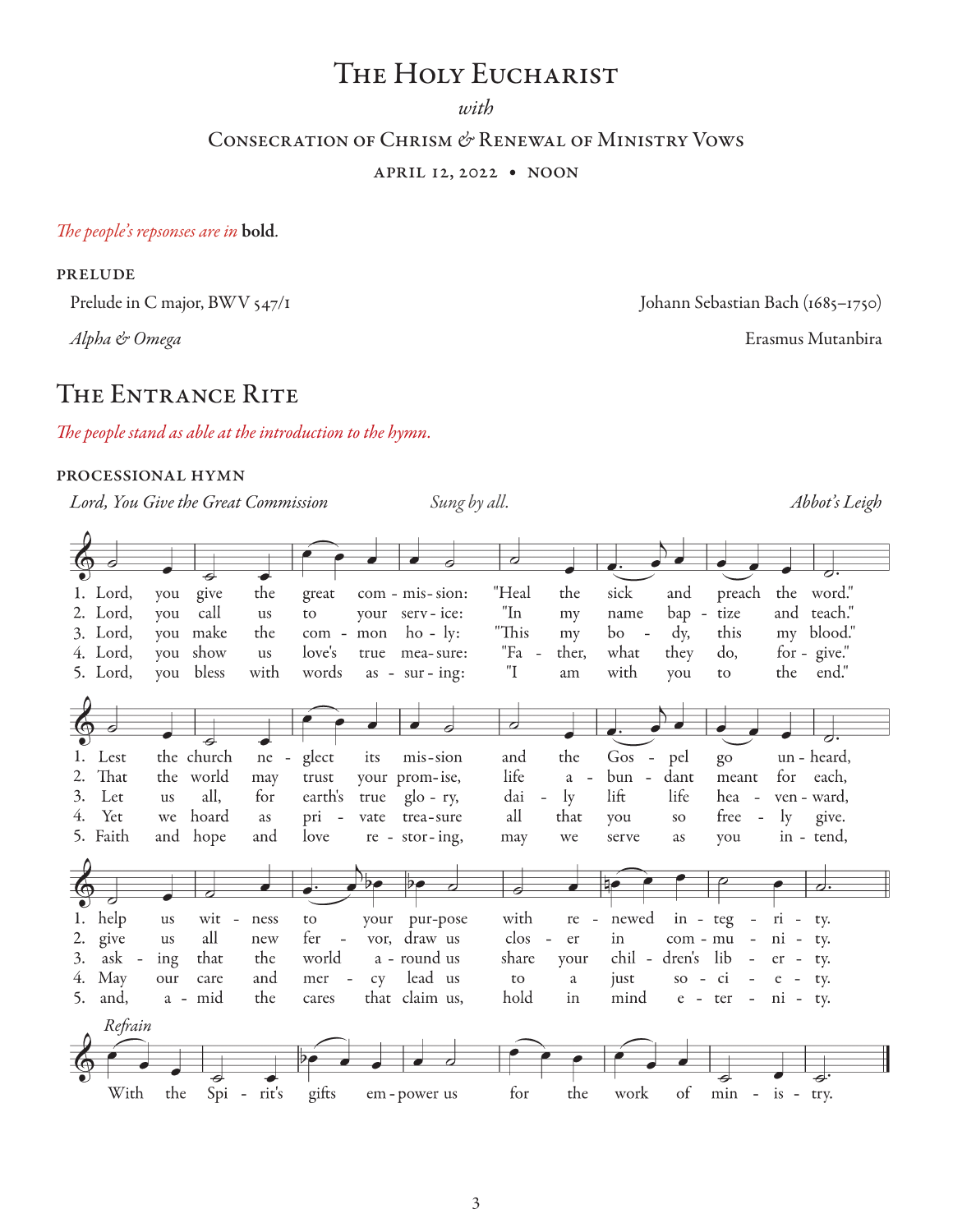#### the opening acclamation

*Bishop* Bless the Lord who forgives all our sins. *People* God's mercy endures for ever.

#### the confession and absolution

*Deacon* Let us confess our sins against God and our neighbor.

#### *Silence is kept.*

- *Deacon* & Most merciful God, we confess that we have sinned against you in thought, word, and deed, by what *People* we have done, and by what we have left undone. We have not loved you with our whole heart; we have not loved our neighbors as ourselves. We are truly sorry and we humbly repent. For the sake of your Son Jesus Christ, have mercy on us and forgive us; that we may delight in your will, and walk in your ways, to the glory of your Name. Amen.
- *Bishop* Almighty God have mercy on you, forgive you all your sins through our Lord Jesus Christ, strengthen you in all goodness, and by the power of the Holy Spirit, keep you in eternal life. *People* Amen.

#### the collect of the day

*Bishop* The Lord be with you. *People* And also with you. *Bishop* Let us pray.

Almighty God, giver of all good gifts, in your divine providence you have appointed various orders of ministers in your Church: Give your grace, we humbly pray, to all who are called to any office and ministry for your people; and so fill them with the truth of your doctrine, and clothe them with holiness of life, that they may faithfully serve before you, to the glory of your great Name and for the benefit of your holy Church; through Jesus Christ our Lord, who lives and reigns with you, in the unity of the Holy Spirit, one God, now and forever.

*People* Amen.

#### *The people are seated.*

### The Word of God

#### **THE FIRST LESSON** Isaiah 49:1-7

Listen to me, O coastlands, pay attention, you peoples from far away! The Lord called me before I was born, while I was in my mother's womb he named me. He made my mouth like a sharp sword, in the shadow of his hand he hid me; he made me a polished arrow, in his quiver he hid me away. And he said to me, "You are my servant, Israel, in whom I will be glorified." But I said, "I have labored in vain, I have spent my strength for nothing and vanity; yet surely my cause is with the Lord, and my reward with my God." And now the Lord says, who formed me in the womb to be his servant, to bring Jacob back to him, and that Israel might be gathered to him, for I am honored in the sight of the Lord, and my God has become my strength—he says, "It is too light a thing that you should be my servant to raise up the tribes of Jacob and to restore the survivors of Israel; I will give you as a light to the nations, that my salvation may reach to the end of the earth." Thus says the Lord, the Redeemer of Israel and his Holy One, to one deeply despised, abhorred by the nations, the slave of rulers, "Kings shall see and stand up, princes, and they shall prostrate themselves, because of the Lord, who is faithful, the Holy One of Israel, who has chosen you."

*Reader* The Word of the Lord. *People* Thanks be to God.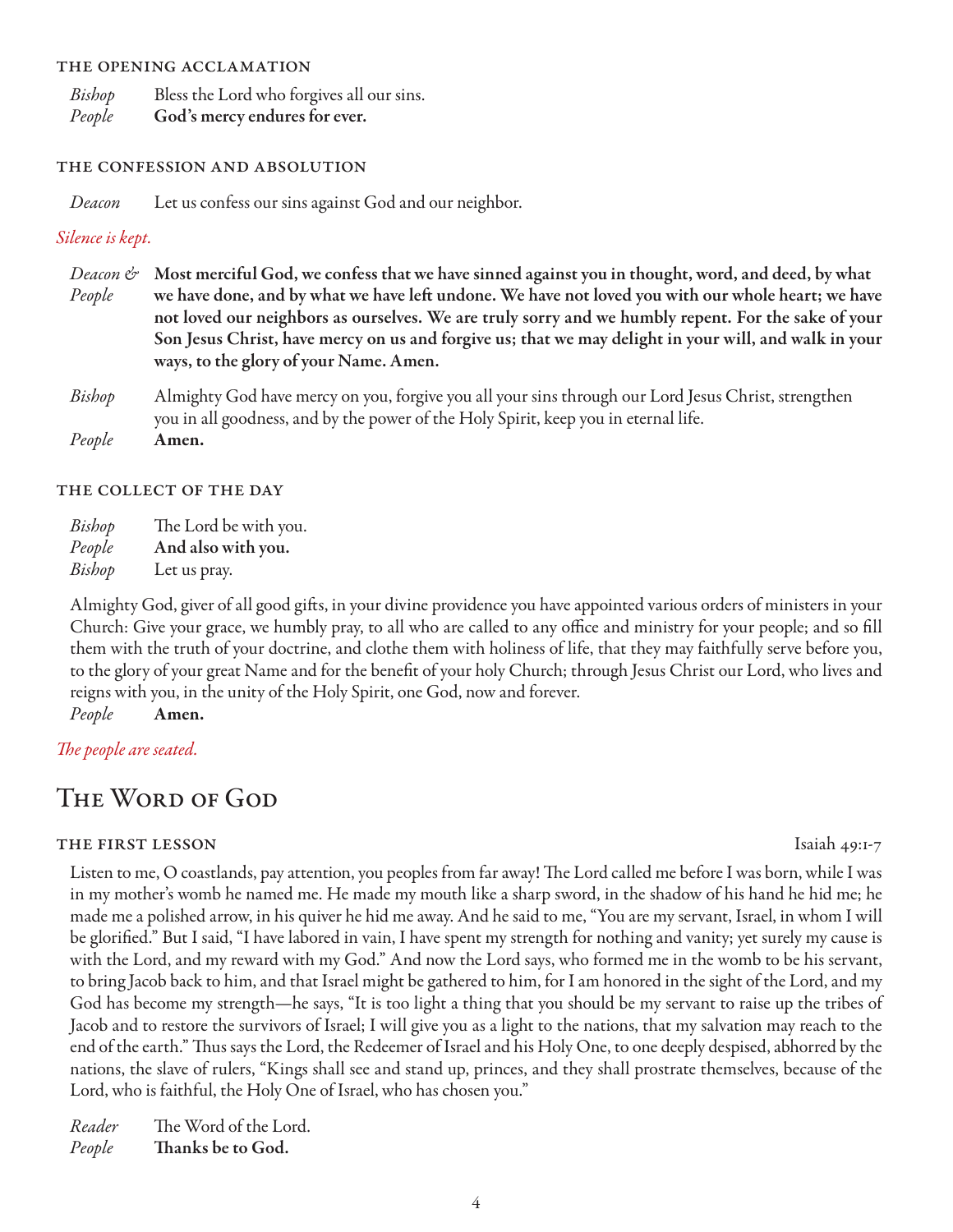In you, O Lord, have I taken refuge; let me never be ashamed. In your righteousness, deliver me and set me free; incline your ear to me and save me. Be my strong rock, a castle to keep me safe; you are my crag and my stronghold. Deliver me, my God, from the hand of the wicked, from the clutches of the evildoer and the oppressor. For you are my hope, O Lord God, my confidence since I was young. I have been sustained by you ever since I was born; from my mother's womb you have been my strength; my praise shall be always of you. I have become a portent to many; but you are my refuge and my strength. Let my mouth be full of your praise and your glory all the day long. Do not cast me off in my old age; forsake me not when my strength fails. For my enemies are talking against me, and those who lie in wait for my life take counsel together. They say, "God has forsaken him; go after him and seize him; because there is none who will save." O God, be not far from me; come quickly to help me, O my God. Let those who set themselves against me be put to shame and be disgraced; let those who seek to do me evil be covered with scorn and reproach. But I shall always wait in patience, and shall praise you more and more.

### *The people stand as able at the introduction to the hymn.*

#### hymn at the sequence

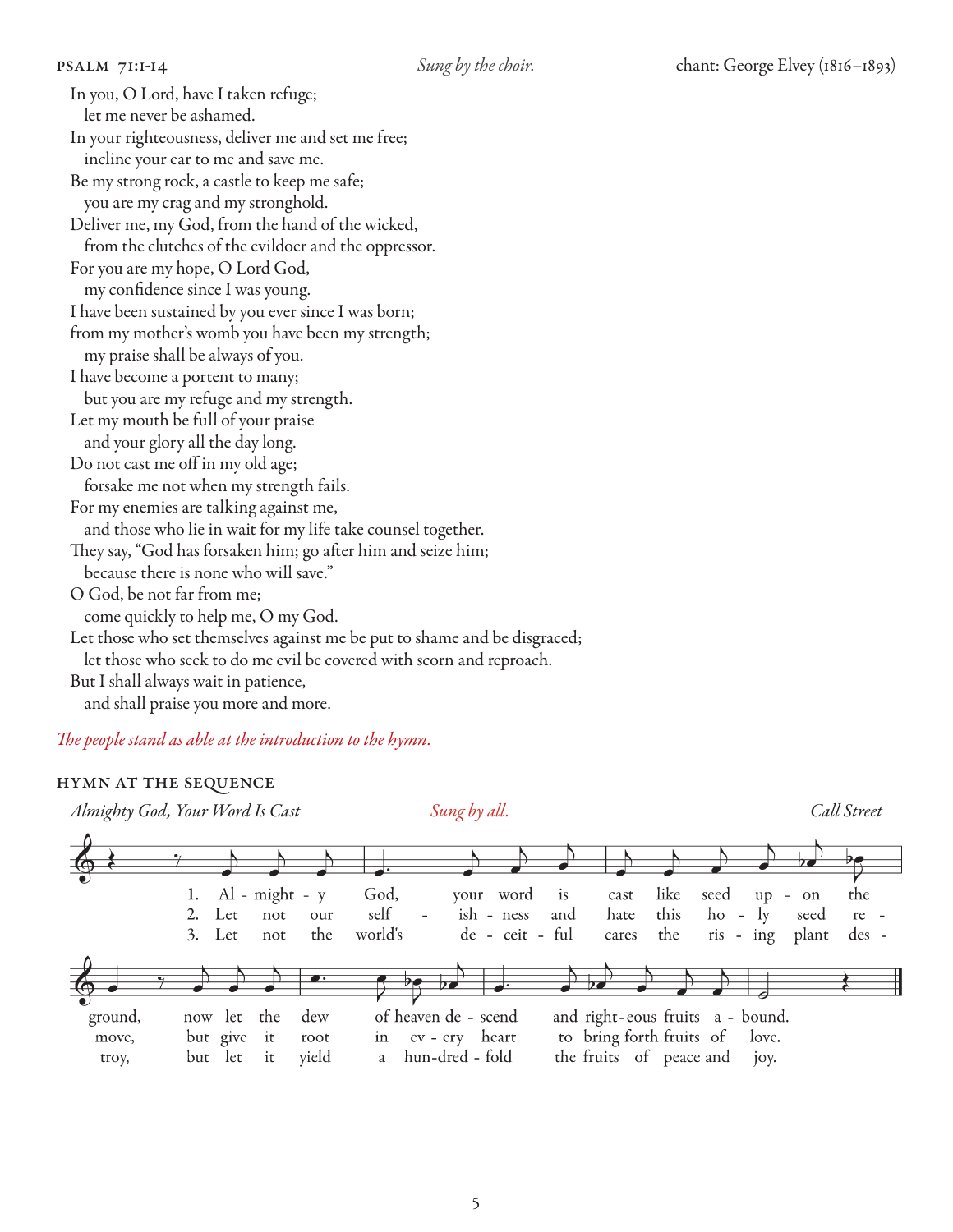#### THE HOLY GOSPEL Juan 12:20-36

*Evangelista* Santo Evangelio de nuestro Señor Jesucristo, según Juan.

#### *Pueblo* ¡Gloria a ti, Cristo Señor!

Entre los que habían ido a la fiesta para adorar había algunos griegos. Éstos se acercaron a Felipe, que era de Betsaida de Galilea, y entre ruegos le dijeron: «Señor, quisiéramos ver a Jesús.» Felipe fue y se lo dijo a Andrés, y Andrés y Felipe se lo dijeron a Jesús. Jesús les dijo: «Ha llegado la hora de que el Hijo del Hombre sea glorificado. De cierto, les digo que, si el grano de trigo no cae en la tierra y muere, se queda solo; pero si muere, lleva mucho fruto. El que ama su vida, la perderá; pero el que aborrece su vida en este mundo, la guardará para vida eterna. Si alguno me sirve, sígame; donde yo esté, allí también estará mi servidor. Si alguno me sirve, mi Padre lo honrará. Ahora mi alma está turbada. ¿Y acaso diré: "Padre, sálvame de esta hora"? ¡Si para esto he venido! Padre, ¡glorifica tu nombre!» En ese momento vino una voz del cielo: «Lo he glorificado, y volveré a glorificarlo.» La multitud que estaba allí, y que había oído la voz, decía que había sido un trueno. Pero otros decían: «Le ha hablado un ángel.» Jesús les dijo: «Esta voz no ha venido por mí, sino por ustedes. Ahora es el juicio de este mundo; ahora será expulsado el príncipe de este mundo. Y cuando yo sea levantado de la tierra, atraeré a todos a mí mismo.» Con esto Jesús daba a entender de qué muerte iba a morir. Pero la gente le respondió: «Nosotros hemos oído que, según la ley, el Cristo permanece para siempre. Entonces, ¿cómo puedes decir que es necesario que el Hijo del Hombre sea levantado? ¿Quién es este Hijo del Hombre?» Jesús les dijo: «Por un poco más de tiempo la luz está entre ustedes; mientras tengan luz, caminen, para que no los sorprendan las tinieblas; porque el que anda en tinieblas no sabe por dónde va. Mientras tengan la luz, crean en la luz, para que sean hijos de la luz.» Dicho esto, Jesús se fue y se ocultó de ellos.

#### John 12:20-36

Now among those who went up to worship at the festival were some Greeks. They came to Philip, who was from Bethsaida in Galilee, and said to him, "Sir, we wish to see Jesus." Philip went and told Andrew; then Andrew and Philip went and told Jesus. Jesus answered them, "The hour has come for the Son of Man to be glorified. Very truly, I tell you, unless a grain of wheat falls into the earth and dies, it remains just a single grain; but if it dies, it bears much fruit. Those who love their life lose it, and those who hate their life in this world will keep it for eternal life. Whoever serves me must follow me, and where I am, there will my servant be also. Whoever serves me, the Father will honor. Now my soul is troubled. And what should I say— 'Father, save me from this hour'? No, it is for this reason that I have come to this hour. Father, glorify your name." Then a voice came from heaven, "I have glorified it, and I will glorify it again." The crowd standing there heard it and said that it was thunder. Others said, "An angel has spoken to him." Jesus answered, "This voice has come for your sake, not for mine. Now is the judgment of this world; now the ruler of this world will be driven out. And I, when I am lifted up from the earth, will draw all people to myself." He said this to indicate the kind of death he was to die. The crowd answered him, "We have heard from the law that the Messiah remains forever. How can you say that the Son of Man must be lifted up? Who is this Son of Man?" Jesus said to them, "The light is with you for a little longer. Walk while you have the light, so that the darkness may not overtake you. If you walk in the darkness, you do not know where you are going. While you have the light, believe in the light, so that you may become children of light." After Jesus had said this, he departed and hid from them.

*Deacon* The Gospel of the Lord. *People* Praise to you, Lord Christ.

*The people are seated at the invitation of the bishop.*

the homily The Right Reverend Mariann Edgar Budde

*The people stand as able at the introduction to the hymn.*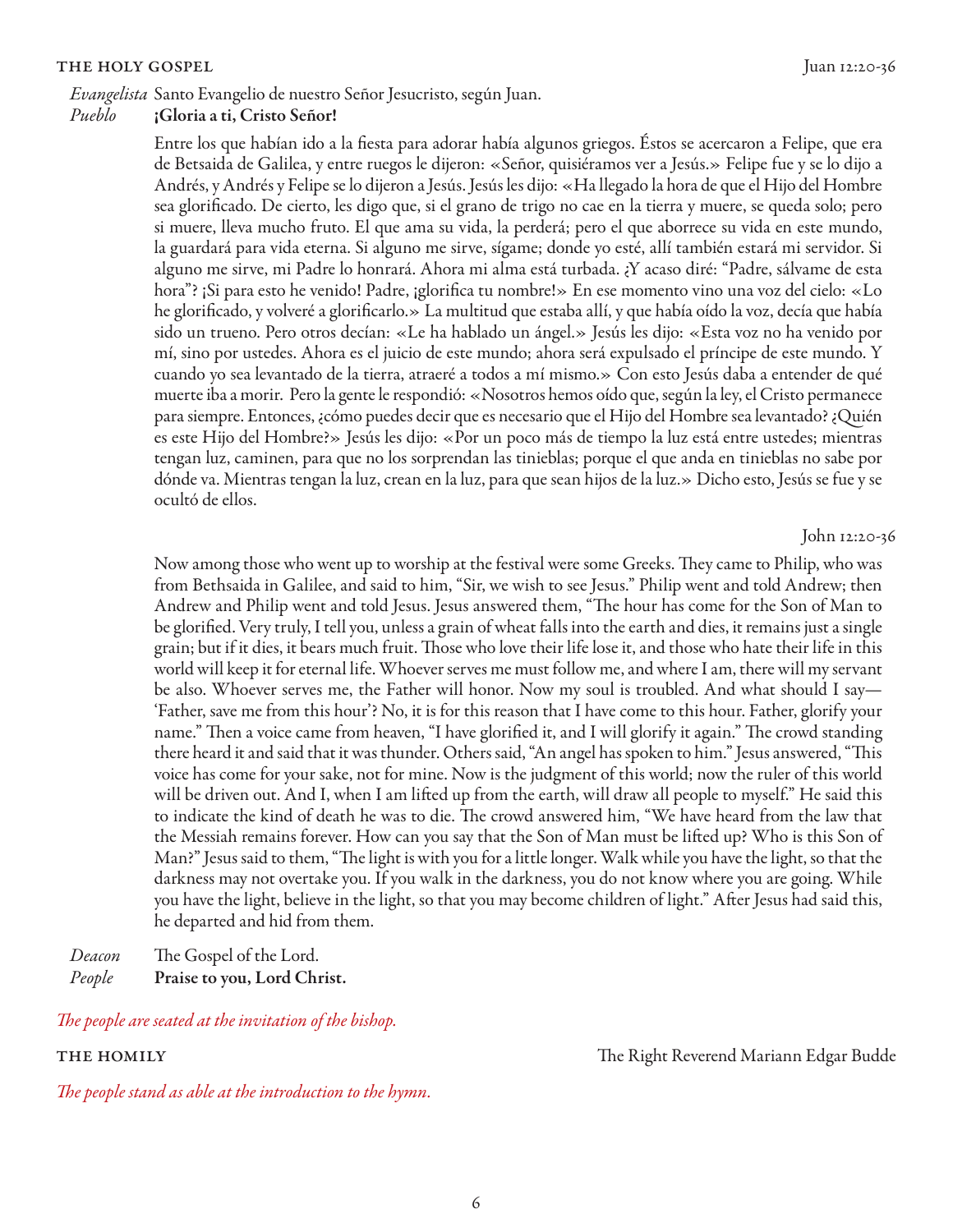hymn of preparation



#### the renewal of commitment to ministry

#### *The bishop addresses the lay persons, deacons, and priests.*

*Bishop* Dear friends, the ministry we share is none other than the sacrificial ministry of Christ, who gave himself up to death on the cross for the salvation of the world. By his glorious resurrection he has opened for us the way of everlasting life. By the gift of the Holy Spirit he shares with us the riches of his grace.

> We are called to proclaim his death and resurrection, to administer the Sacraments of the New Covenant which he sealed with his blood on the cross, and to care for his people in the power of the Spirit.

> Do you here, in the presence of Christ and his Church, renew your commitment to your ministry, under the pastoral direction of your bishop?

#### *People* I do.

#### *To the lay persons,*

*Bishop* Do you reaffirm the covenant you made at your baptism to give your heart to God, to be an active presence in your faith community through prayer, study and sacramental participation; so that you are equipped to be a disciple of Jesus who proclaims the story, seeks and loves the Christ in all persons, and strives for justice, peace, and respect for all of God's creation?

*Lay persons* By the help of God, I do.

#### *To the priests and deacons,*

| Bishop               | Do you reaffirm your promise to give yourself to prayer and study?                                                                                                                                                       |
|----------------------|--------------------------------------------------------------------------------------------------------------------------------------------------------------------------------------------------------------------------|
| Priests &<br>Deacons | I do.                                                                                                                                                                                                                    |
| Bishop               | Do you reaffirm your promise so to minister the Word of God and the Sacraments of the New<br>Covenant that the reconciling love of Christ may be known and received?                                                     |
| Priests &            |                                                                                                                                                                                                                          |
| Deacons              | I do.                                                                                                                                                                                                                    |
| Bishop               | Do you reaffirm your promise to be a faithful servant of all those committed to your care, patterning<br>your life in accordance with the teachings of Christ, so that you may be a wholesome example to<br>your people? |
| Priests &            |                                                                                                                                                                                                                          |
| Deacons              | I do.                                                                                                                                                                                                                    |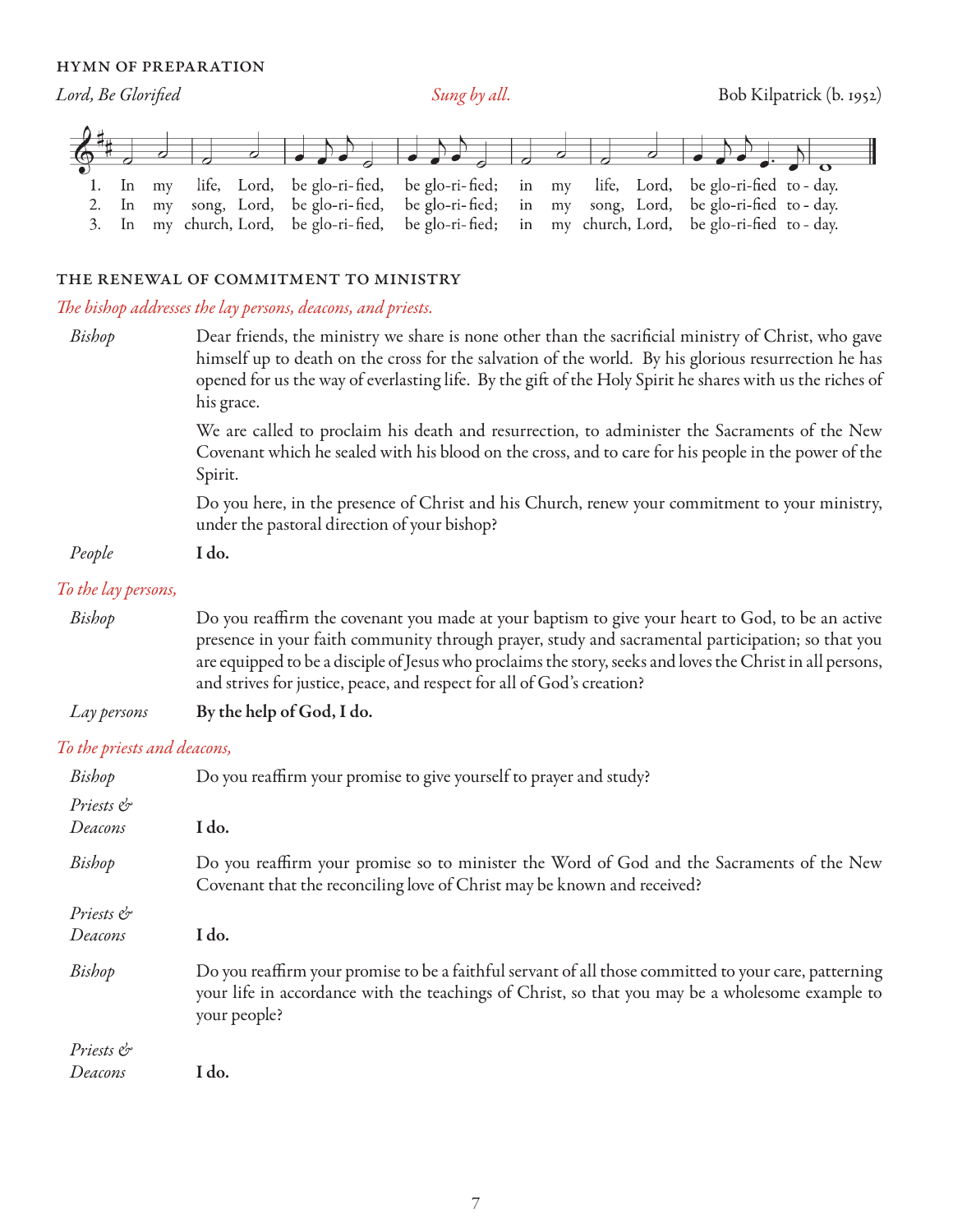#### *To the deacons,*

| Bishop          | With the example of Christ who washed his disciples' feet, will you strengthen and connect the<br>faithful in responding to the needs of the world by your example in serving the poor, the sick, the<br>weak, and the lowly?                                          |
|-----------------|------------------------------------------------------------------------------------------------------------------------------------------------------------------------------------------------------------------------------------------------------------------------|
| Deacons         | By the help of God, I will.                                                                                                                                                                                                                                            |
| To the priests, |                                                                                                                                                                                                                                                                        |
| Bishop          | With the example of Christ who taught and cared for all whom he encountered, will you be a faithful<br>minister of the mysteries of God by leading the worship of God's people with devotion and care, and<br>by teaching the Christian faith with conviction and joy? |
| Priests         | By the help of God, I will.                                                                                                                                                                                                                                            |

#### *The canon to the ordinary addresses the bishop.*

| Canon  | Bishop Mariann, with the example of Christ who was the Good Shepherd, will you as chief priest and     |
|--------|--------------------------------------------------------------------------------------------------------|
|        | pastor be faithful in prayer and the study of scripture; encourage and support all baptized persons in |
|        | their gifts and ministries; guard the faith, unity and discipline of the Church; promote unity, peace  |
|        | and love among all people; and continue to be a faithful leader in the Church and the world, so that   |
|        | you are an authentic sign of Christ's loving presence among us?                                        |
| Bishop | By the help of God, I will.                                                                            |

#### *The bishop addresses the congregation.*

| Bishop | My brothers and sisters, let us pray for each other in our vocations and ministries, that we may serve<br>the Church and world in Jesus' Name.                                                                        |
|--------|-----------------------------------------------------------------------------------------------------------------------------------------------------------------------------------------------------------------------|
| All    | Lord Jesus Christ, hear us and answer our prayer.                                                                                                                                                                     |
| Bishop | Almighty God, who has given us the will to undertake all these things, give us also the strength to<br>perform them, so that you may complete that work which you have begun in us; through Jesus Christ<br>our Lord. |
| All    | Amen.                                                                                                                                                                                                                 |

#### THE PEACE

*Bishop* The peace of Christ be always with you. *People* And also with you.

*The people greet one another with a sign of God's peace and then are seated.*

### The Holy Communion

#### THE OFFERTORY

*The offering today is designated for humanitarian relief for the people of Ukraine. Checks should be made payable to EDOW and note "Ukraine relief " in the memo line.* 

*The altar is prepared for Holy Communion.*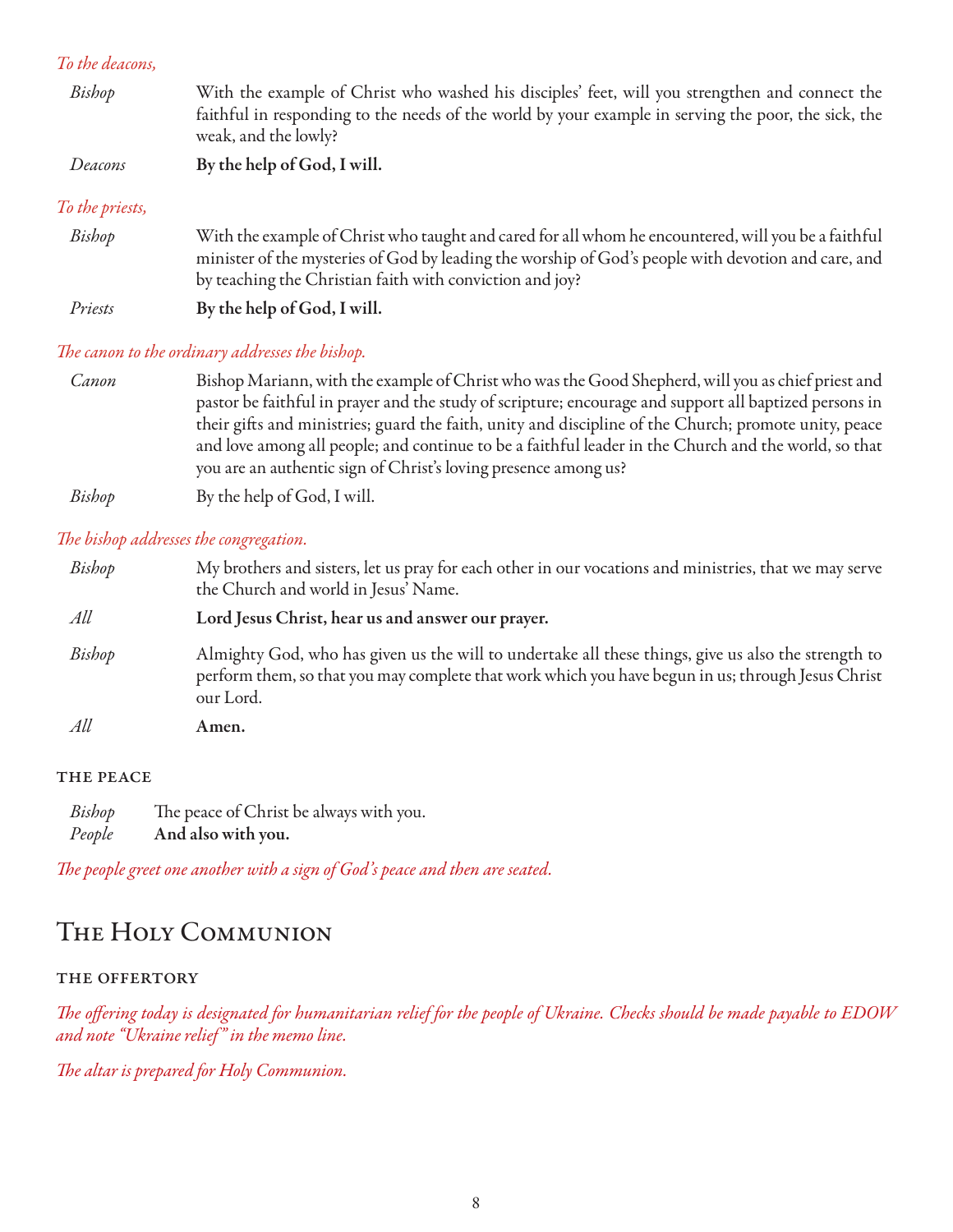#### anthem at the offertory

Speak, O Lord, As we come to You, To receive the food Of your holy Word. Take your truth, Plant it deep in us. Shape and fashion us In your likeness,

That the light of Christ might be seen today, In our acts of love and our deeds of faith. Speak, O Lord, and fulfil in us, All your purposes for your glory.

Teach us, Lord, Full obedience, Holy reverence, True humility. Test our thoughts, And our attitudes, In the radiance, Of your purity.

*Speak, O Lord Sung by the cantor.* Keith Getty, Stuart Townend (b. 1963)

Cause our faith to rise, cause our eyes to see Your majestic love and authority. Words of power that can never fail, Let the truth prevail over unbelief.

Speak, O Lord, And renew our minds, Help us grasp the heights, Of your plans for us. Truth unchanged, From the dawn of time, That will echo down Through eternity.

And by grace we'll stand on your promises, And by faith we'll walk, as you walk with us. Speak, O Lord, 'till your church is built, And the earth is filled with your glory.

#### *The people stand as able.*

#### the great thanksgiving

| Bishop | God be with you.                        |
|--------|-----------------------------------------|
| People | And also with you.                      |
| Bishop | Lift up your hearts.                    |
| People | We lift them to the Lord.               |
| Bishop | Let us give thanks to the Lord our God. |
| People | It is right to give thanks and praise.  |

*Bishop* With all our hearts we praise you, faithful God. In the beginning, you called light to shine in darkness, you made living things to grow and flourish and you created human beings in your image. You chose us in love, guided us by your presence and blessed us with your holy law.

> Yet we chose our own ways. We broke your commandments, persecuted your prophets, forgot your wisdom and, time after time, refused to answer your call. So you spoke an eternal word in a human voice in Jesus of Nazareth, son of Mary, Son of God. He called and people followed, leaving every other loyalty, joining in the movement towards your eternal reign.

> Jesus set us free to praise your holy name. But hatred and violence shouted Jesus down. Betrayed and abandoned and nailed to a cross, he laid down his life for the world he loved, and broke the chains of evil and death. Then you turned our sorrow into joy. On the third day you raised him up to lead your people into life. So we praise you, holy God, with angels and archangels and all your faithful people: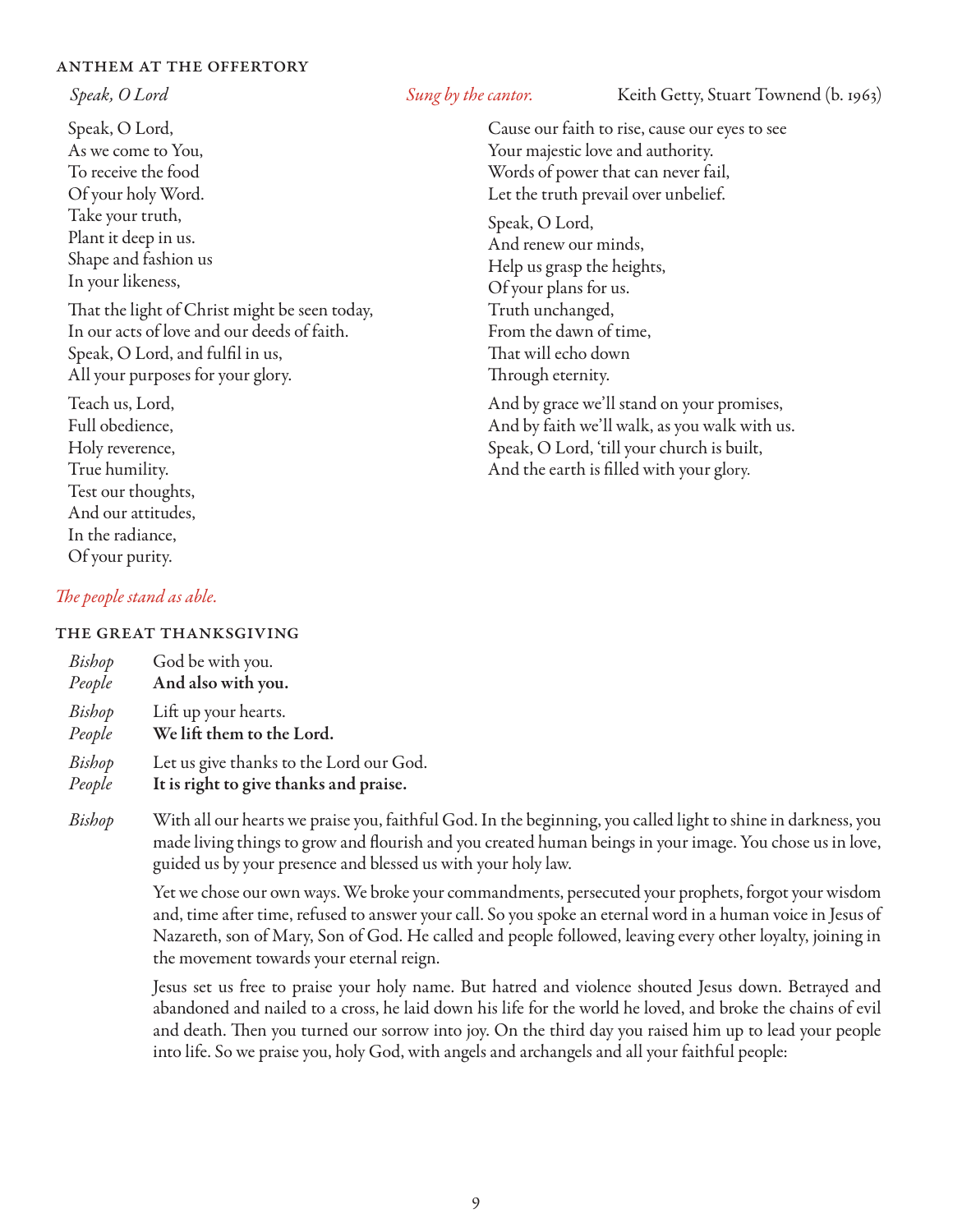

*Bishop* On the night before he died, Jesus gathered with his friends to share a meal and wash their feet, teaching one more lesson of love. He took bread and blessed you and broke it. He gave it to them and said: "Take this and eat it. This is my body which is given for you. Do this in memory of me." He took a cup of wine and blessed you and gave it to them. He said: "Take this and drink it. This is my blood, sealing God's promise to forgive your sins. Whenever you do this, do it in memory of me."

As we share these holy gifts, we remember the Lord Jesus. For the love you taught us, the sacrifice you made for us and the hope you give us, we acclaim you, O Christ:

*People* Dying you destroyed our death. Rising, you restored our life. Christ Jesus, come in glory.

- *Bishop* And now, faithful God, send us your Spirit to feed us with the body and the blood of our Savior, Jesus Christ. Make us one body in Christ. Send us as your messengers in the world and fill us with energy, courage and love. Now to you, most holy God, through Christ your Son and in the Spirit's power, we bring our worship and our songs of praise:
- *People* Blessing and honor and glory and power are yours for ever and ever. AMEN.

#### the lord's prayer

*Bishop* Christ is in our midst and so we pray as our Savior taught us:

Our Father, who art in heaven, hallowed be thy Name, thy kingdom come, thy will be done, on earth as it is in heaven. Give us this day our daily bread. And forgive us our trespasses, as we forgive those who trespass against us. And lead us not into temptation, but deliver us from evil. For thine is the kingdom, and the power, and the glory, for ever and ever. Amen.

#### the breaking of the bread

*The bishop breaks the bread in silence.*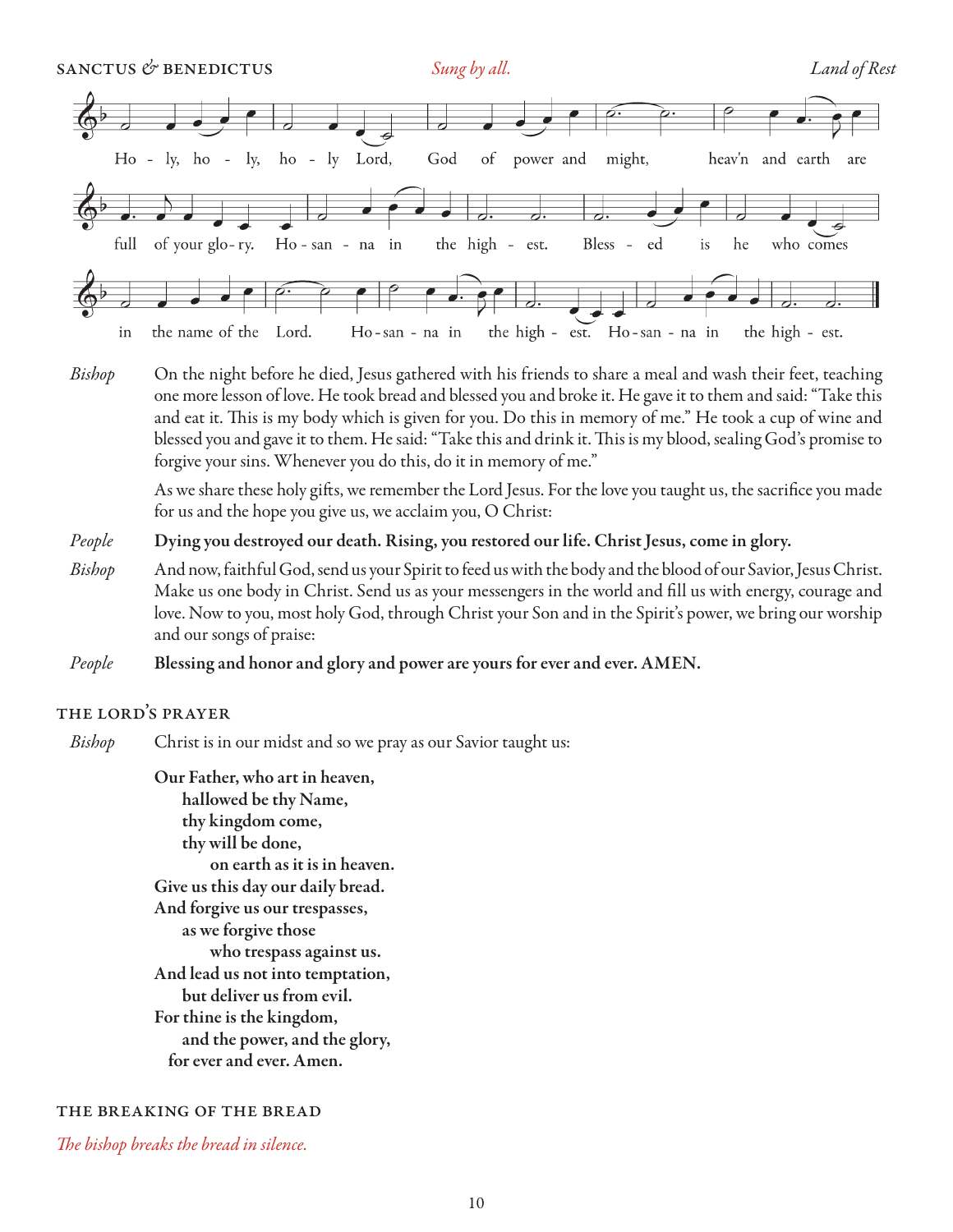#### fraction anthem



#### the invitation to holy communion

*Bishop* God's Holy gifts for God's holy people. Come, when you are fearful, to be made new in love. Come, when you are doubtful, to be made strong in faith. Come, when you are regretful, and be made whole in Christ. Come to Christ's table, there is room for all.

#### *The people are seated.*

*Gluten-free wafers are available; please make your need known to the minister.* 

#### hymns at the communion

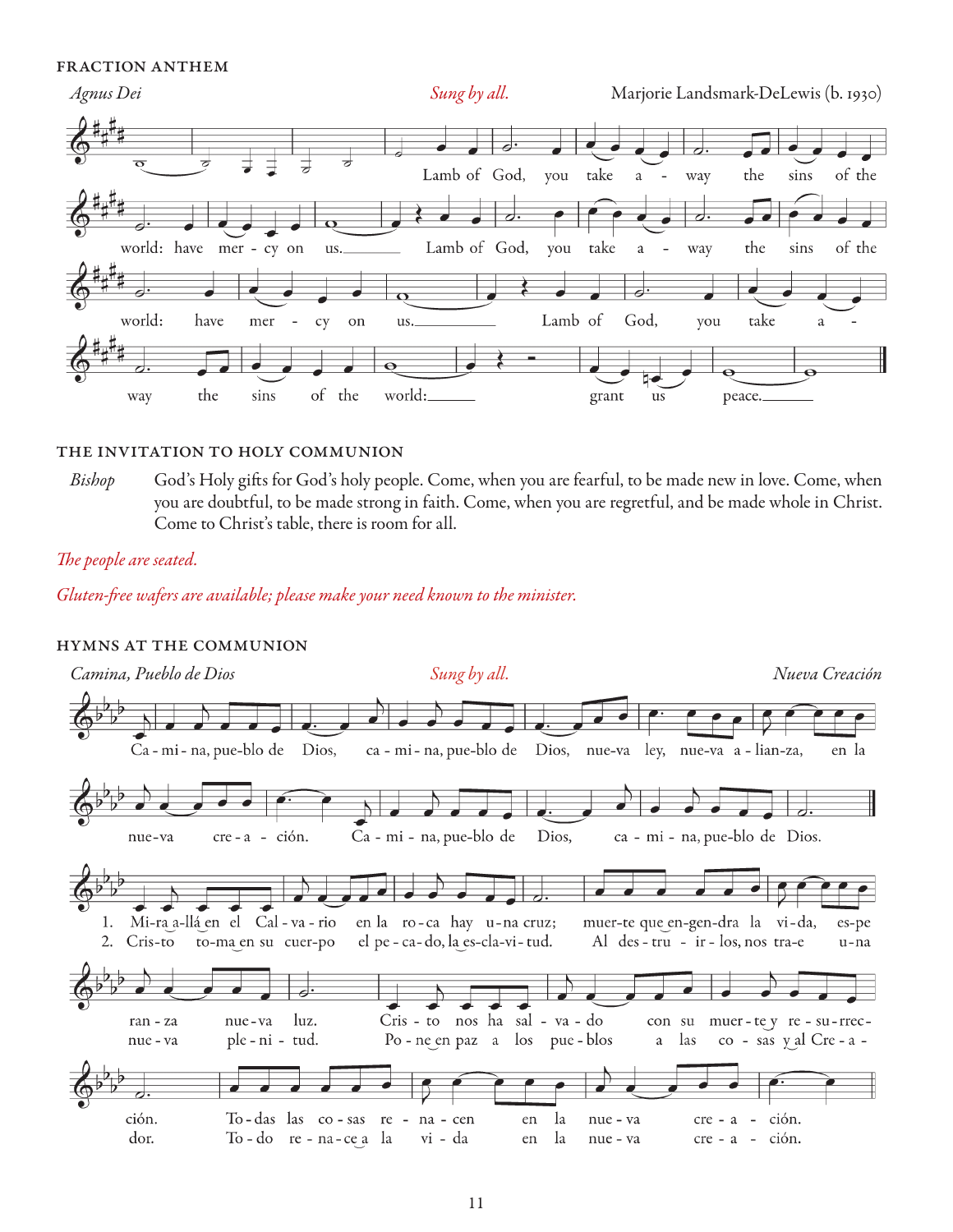

### *The people stand as able.*

#### the postcommunion prayer

| Bishop | God is with you. |
|--------|------------------|
|--------|------------------|

*People* And also with you.

*Bishop* Let us pray.

- *Bishop* We thank you, God, for all the blessings of this table;
- *People* For the life-giving story, the living bread and the wine of new creation. Send us, we pray, in the strength of this meal, to tell the Good News to neighbors and strangers with creative words and compassionate service, walking the way of Christ. Amen.

#### the consecration of sacred chrism

*Bishop* Dear Friends in Christ: In the beginning, the Spirit of God hovered over the creation; and, throughout history, God, by the gift of the Holy Spirit, has empowered people to serve. As a sign of that gift, the priests and kings of Israel were anointed with oil; and our Lord Jesus was anointed with the Holy Spirit at his Baptism as the Christ, God's own Messiah. At Baptism, Christians are likewise anointed by that same Spirit to empower them for God's service. Let us now set apart this oil to be the sign of that anointing.

Let us pray.

Eternal God, whose blessed Son was anointed by the Holy Spirit to be the Savior and servant of all, we pray you to consecrate this oil, that those who are sealed with it may share in the royal priesthood of Jesus Christ; who lives and reigns with you and the Holy Spirit, for ever and ever.

*People* Amen.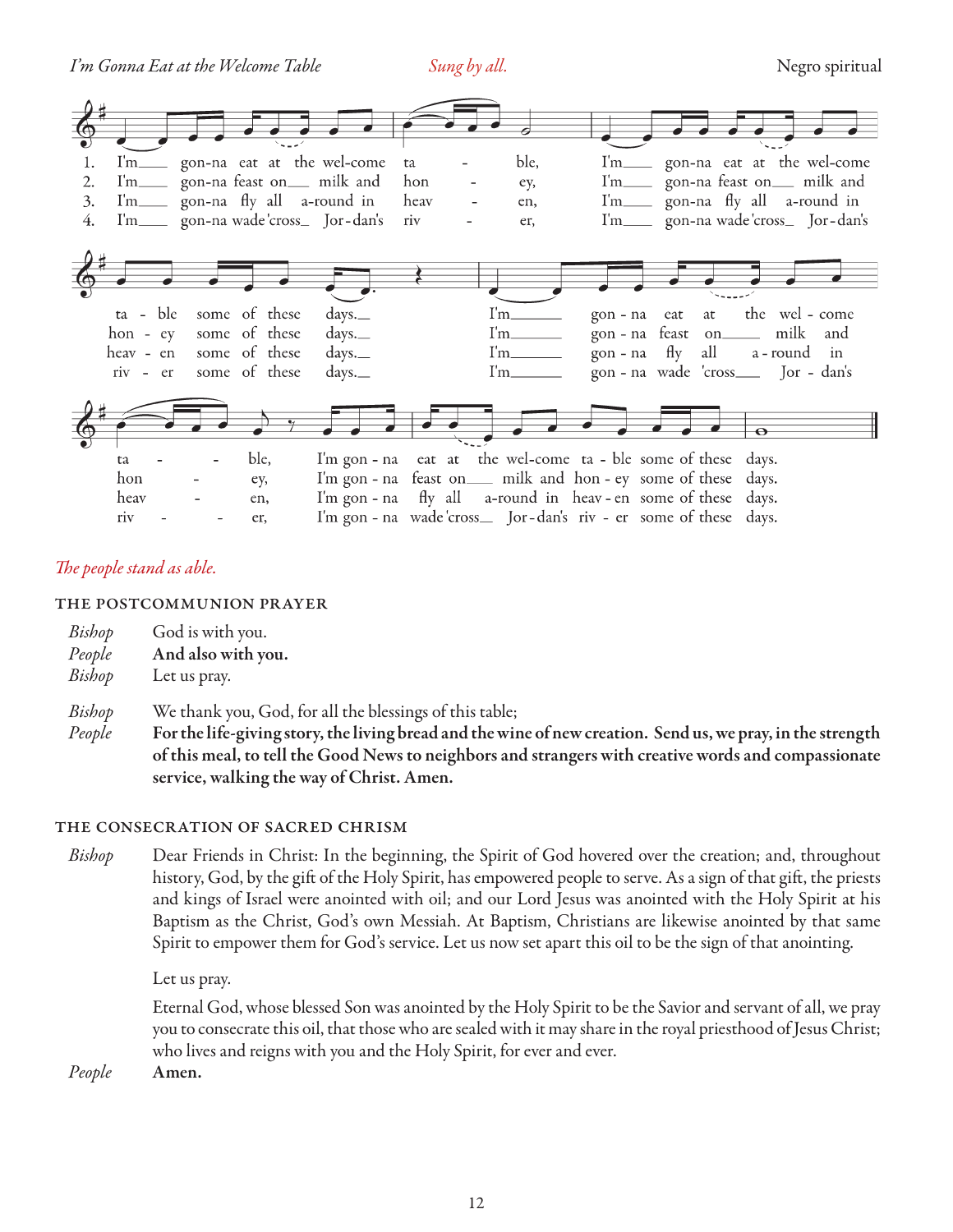#### the blessing of oil infirmarum

- *Bishop* Blessed are you, O God, source of life and health. In Jesus you became flesh and came to know the depth of human suffering. You sent the disciples to heal those who were sick. Sanctify this oil that all who are anointed with it may be healed, strengthened, and renewed, by the power of your Holy Spirit.
- *People* Amen.

#### the blessing

*The bishop offers a blessing and the people respond,* Amen*.*

#### closing hymn



#### THE DISMISSAL

*Deacon* Let us bless the Lord. *People* Thanks be to God.

#### **POSTLUDE**

Fugue in C major,  $BWV_{547}/II$  J. S. Bach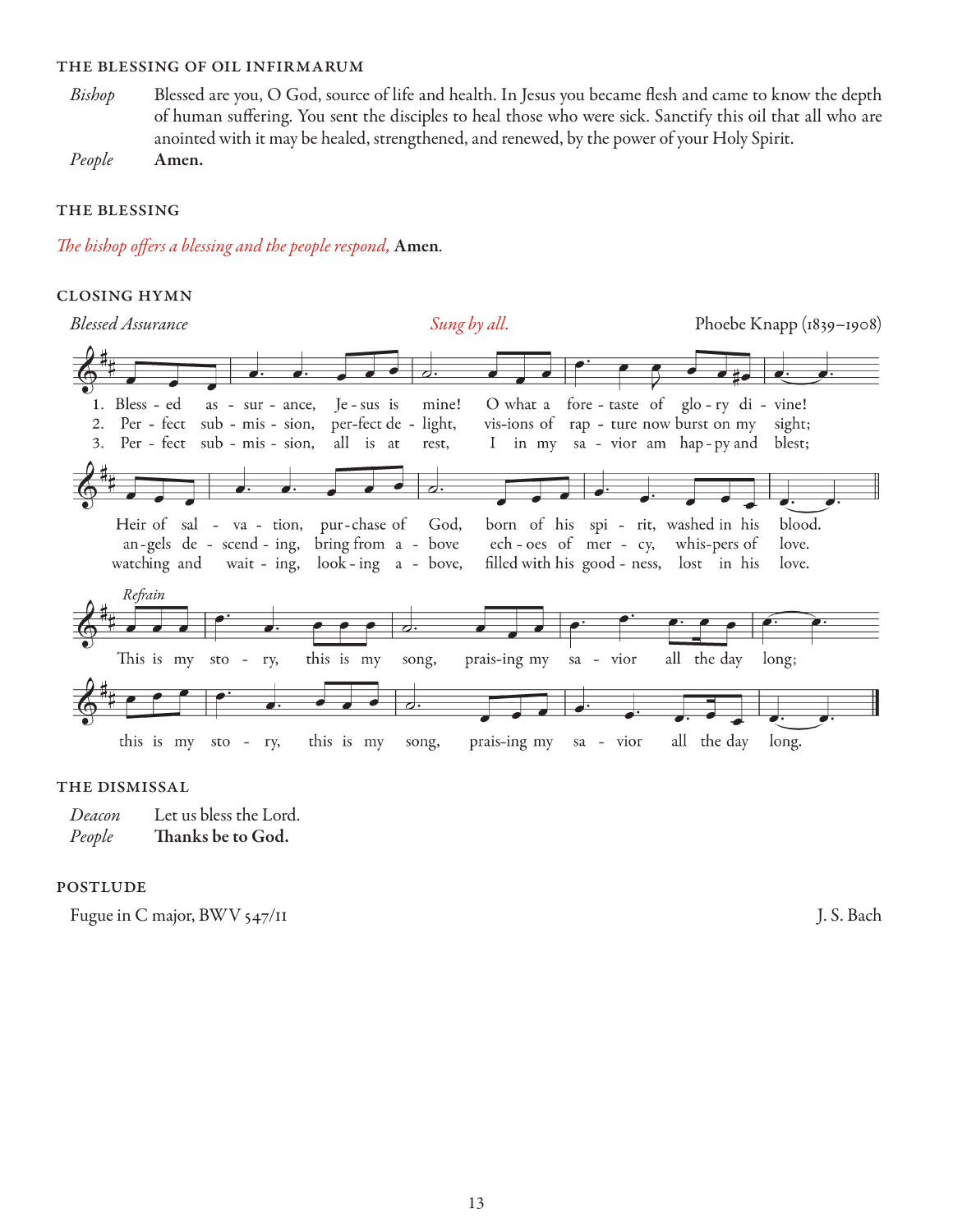#### service participants

presider *&* preacher The Right Reverend Mariann Edgar Budde *Bishop, Episcopal Diocese of Washington*

deacon of the word The Reverend Sally Lermond *Deacon, St. Nicholas Church, Germantown, Maryland, and St. Peter's Church, Poolesville, Maryland* 

> spanish gospeller The Reverend Javier García-Ocampo *Rector, Church of the Ascension, Gaithersburg, Maryland*

deacon of the table The Reverend Antonio Baxter *Deacon, Church of the Atonement, Washington, DC*

examiner of the bishop The Reverend Canon Andrew Walter *Canon to the Ordinary, Episcopal Diocese of Washington*

bishop's chaplain The Venerable L. Sue von Rautenkranz *Archdeacon and Diocesan Liturgist, The Episcopal Diocese of Washington* 

#### reader

Aaron Dunn *Priesthood Postulant, St. Francis Episcopal Church, Potomac, Maryland*

communion ministers

The Reverend Doug Kirby

The Reverend Hope Christiansen *Assisting Priest, Christ Church, Kensington, Maryland*

#### bearers of the sacred oils

The Reverend Catherine Ballinger *Associate Rector, St. Paul's Church, K Street, Washington, DC* 

The Reverend Katie Beaver *Assistant Rector, Christ Church, Washington Parish, Washington, DC*

The Reverend Robert Bunker *Priest-in-Charge, St. Philip's Church, Laurel, Maryland*

The Reverend Joseph Constant *Rector, St. John's Church, Zion Parish, Beltsville, Maryland*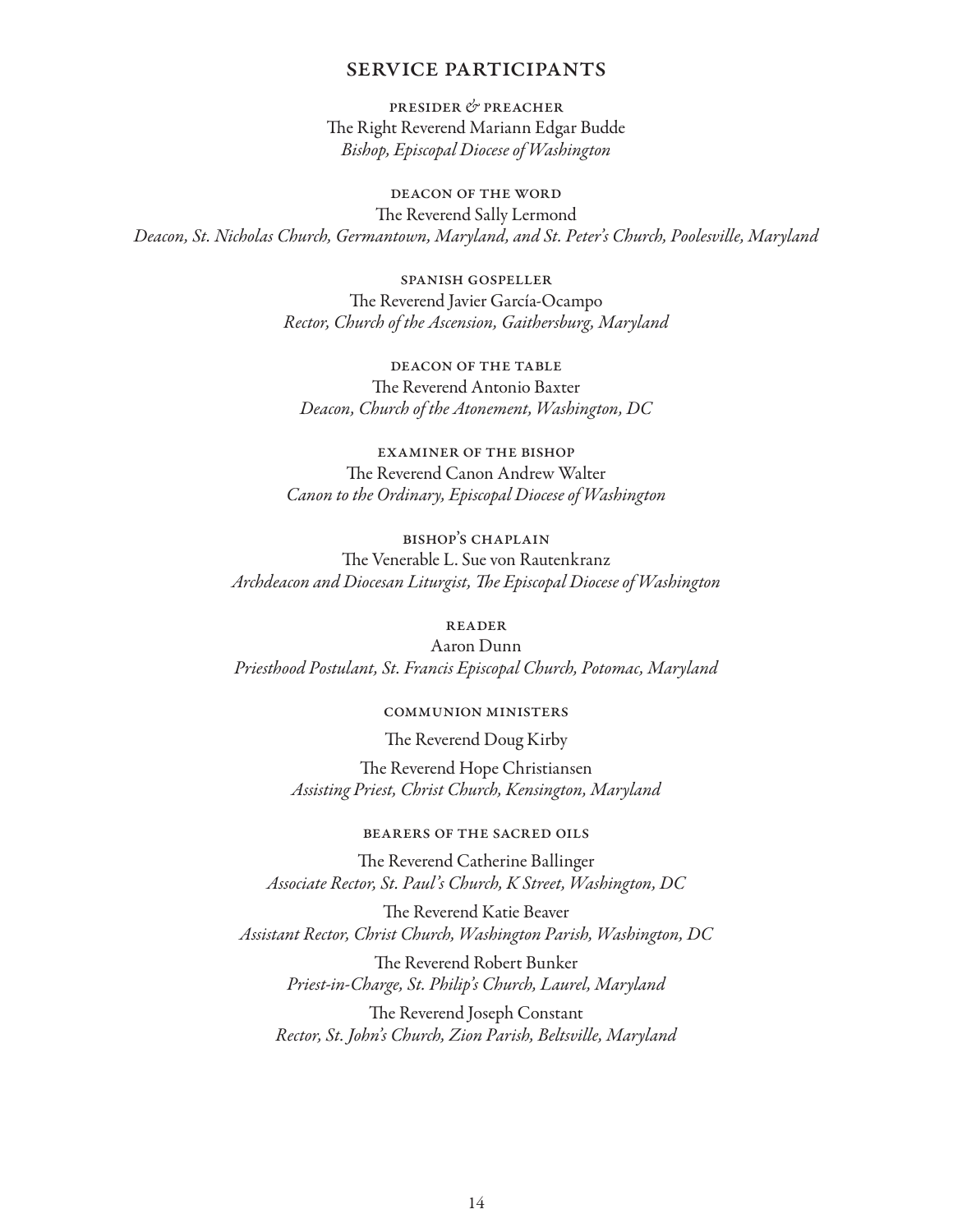#### musicians

The Professional Cathedral Choir

Thomas M. Sheehan *Organist and Associate Director of Music, Washington National Cathedral* 

Daryl L. A. Hunt *Associate Director of Music for Contemporary Worship, Washington National Cathedral* Imani-Grace Cooper, *singer* 

vergers

G. Scott Sanders, *Cathedral Verger* Nora Buckley David S. Deutsch Tracy Dieter Mildred Reyes G. Stanley Utterback, Jr.

**USHERS** 

Rosa Briones *Deacon Candidate, Iglesia San Mateo, Hyattsville, Maryland*

Sally Ethelston *Deacon Candidate, Church of the Ascension, Silver Spring, Maryland*

Martha Jenkins *Deacon Candidate, St. George's Church, Washington, DC*

Francisco Serrano *Deacon Candidate, Iglesia San Mateo, Hyattsville, Maryland*

Nancy Stockbridge *Deacon Candidate, Washington National Cathedral*

Creamilda Yoda *Priesthood Postulant, St. John's Church, Mt. Rainier, Maryland*

#### a note about the holy oils

The oils consecrated today have as their basis fair trade extra virgin olive oil from Canaan in Palestine, purchased through Westmoreland Congregational United Church of Christ Olive Oil Ministry. They are given in thanksgiving to God by Tracy Dieter.